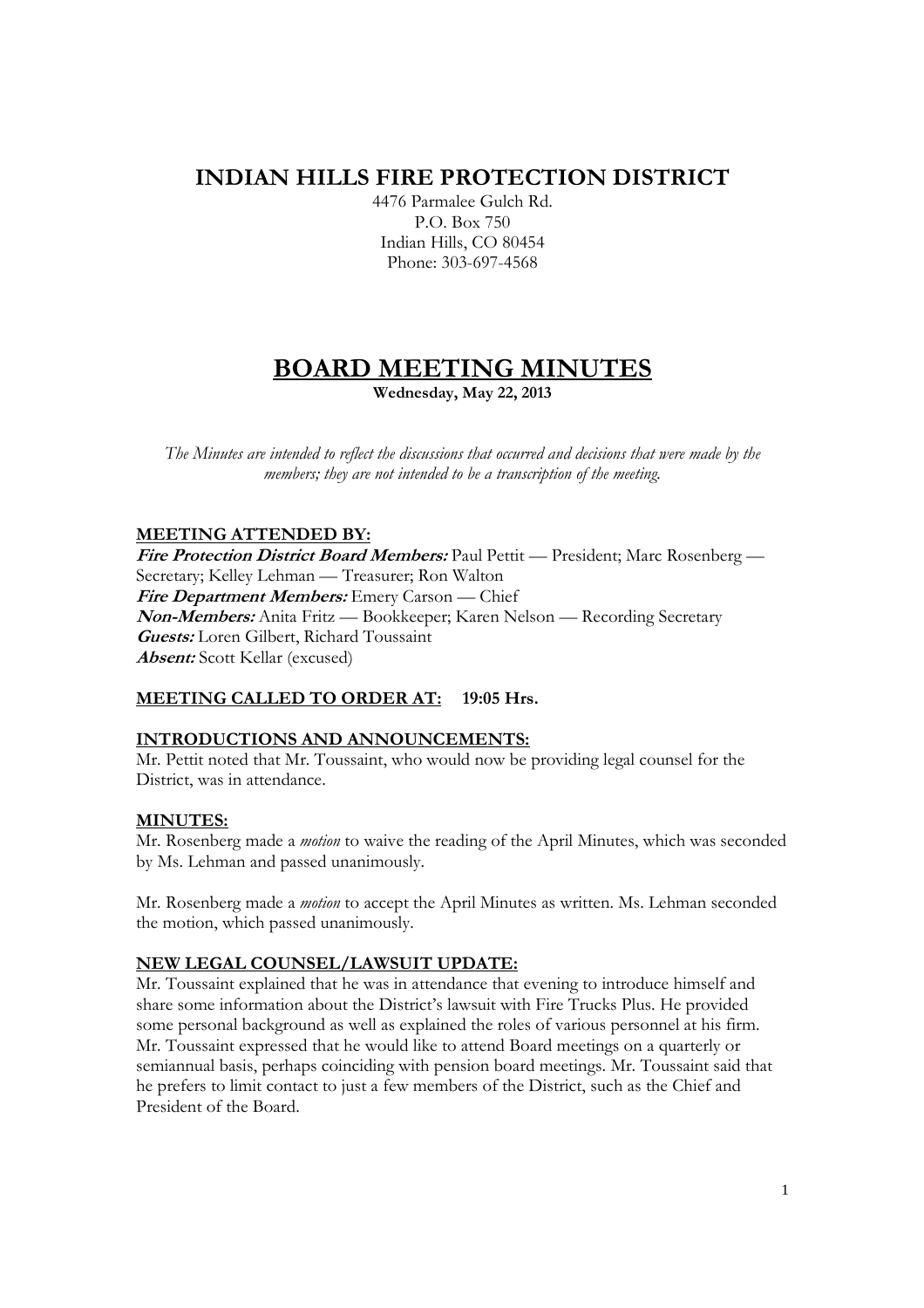Conversation turned to the District's lawsuit with Fire Trucks Plus. Mr. Toussaint updated the Board by stating that an offer to settle had been received from the defendant's attorney with a specific payment plan proposal and a tight turnaround response time. Lengthy conversation followed about the details of the proposed payment plan and whether accepting the offer was in the District's best interest.

After extensive conversation, it was agreed that Mr. Toussaint would move forward with a settlement. Fire Trucks Plus would be offered the option of one of the following:

- Making full payment of the debt up front.
- Following the proposed payment plan plus fees to cover legal expenses, penalties, and interest.

It was noted that while the lawsuit has been filed, Mr. Batista has not been served yet. Mr. Toussaint also shared the process whereby a judgment is obtained in Colorado and then domesticated in California via another attorney. It was agreed that if the lawsuit doesn't work out on the civil side, the District would pursue criminal fraud charges against Fire Trucks Plus.

## **TREASURER'S REPORT:**

#### **Financial Reports**

Discussion moved to the financial reports. It was noted that most accounts look good, although the capital expenditures account is skewed.

Regarding checks, Ms. Fritz drew attention to check #12063 to Thacker Appraisal Services for \$400 for the Noble property appraisal last year. Ms. Fritz stated that she had thought the bill had been rolled into the closing costs but had found that it hadn't been paid.

Ms. Lehman made a *motion* to approve checks #2010-2013 and #12050-12065, plus automated payments, credit card expenses, and bank fees. Mr. Walton seconded the motion, which passed unanimously.

Also, Ms. Fritz noted that Wells Fargo can't finalize the truck loan without a vendor estimate.

## **DEPARTMENT/OFFICERS' REPORTS:**

## **Fire Marshal — Randy Rudloff**

Not present. No report submitted. Mr. Carson stated that he and Mr. Rudloff were staying on top of the equestrian center issues.

## **FIREWISE UPDATE:**

Mr. Gilbert shared that there is strong interest in the Firewise program in three of the six Indian Hills neighborhoods at this point. A date is needed for slash collection to move forward, he added. It was noted that the Coalition for the Upper South Platte is willing to provide mobile slash collection services for the community with an estimated cost of \$150- 200 per hour. Mr. Kellar will facilitate communications with the group. Additional help has been offered via FEMA and Conifer High School students who need to fulfill community service requirements, Mr. Gilbert said.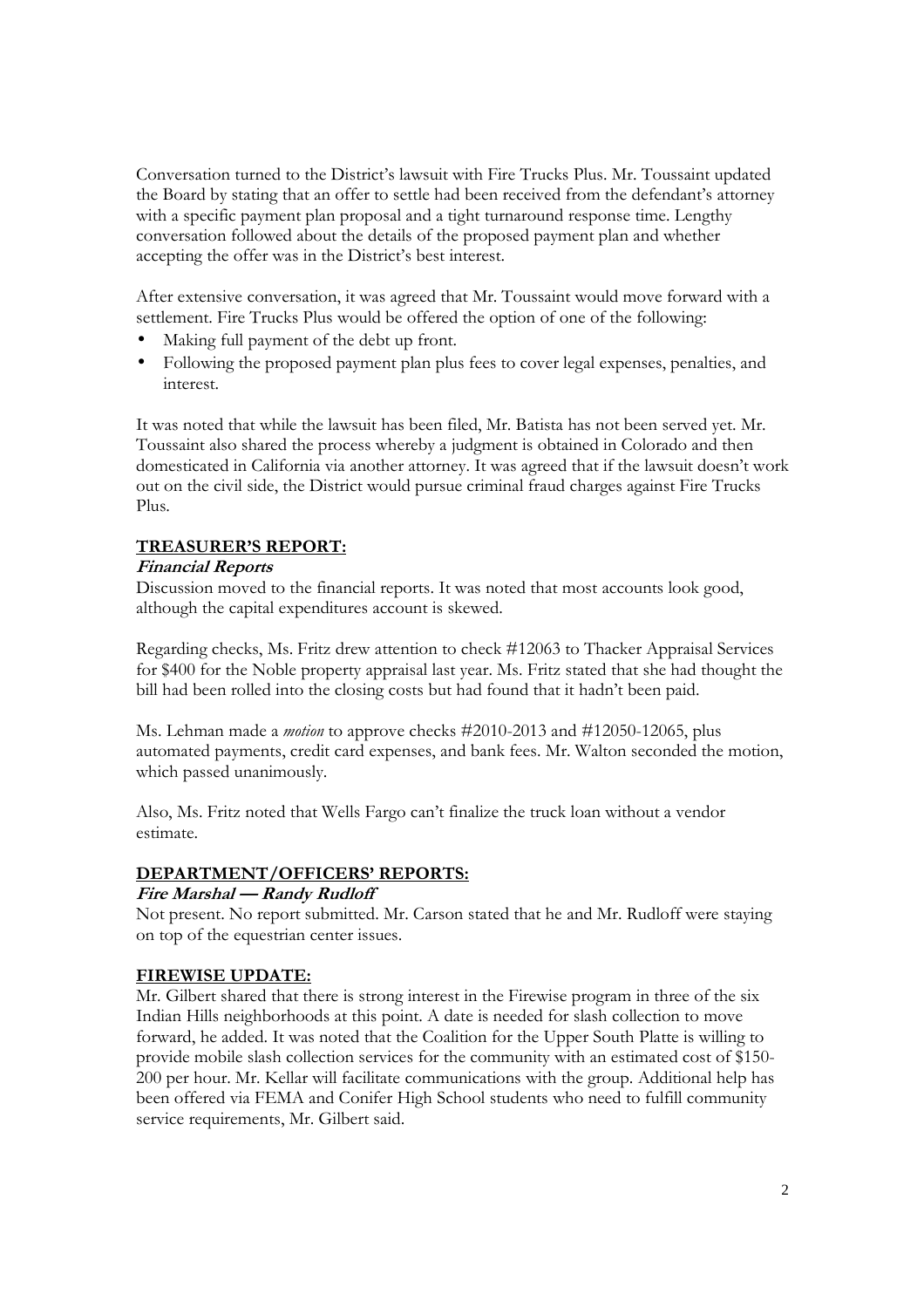In other news, Mr. Gilbert shared that the Fire Boots had procured a sales tax license for the Fourth of July. A raffle vendor has also been identified. Conversation followed about the raffle of a Volkswagen Beetle that was planned, with all proceeds to benefit the fire department. As an aside, Mr. Gilbert said that the Fire Boots still have not received official 501(c)(3) designation.

#### **DEPARTMENT/OFFICERS' REPORTS:**

#### **Chief — Emery Carson**

A report was distributed and various items were discussed. Mr. Carson began by stating that probationary member Ms. Epperson has received her EMT certification. Also, seven members have obtained their Red Cards, Mr. Carson added.

Next, Mr. Carson referenced a handout providing Building Committee progress. Mr. Carson noted that he had met with two real estate agents who had provided guidance about updates and repairs that should be done to the Noble house before listing it for sale. Regarding the station, Mr. Carson shared that the committee had decided to wait a few months until the land is subdivided and the Noble house is sold before doing an RFP for a new station.

Mr. Carson stated that the school had agreed to the land donation. He said that he was waiting for the paperwork. In terms of a timeframe, Mr. Carson said that it would take a minimum of two months to get the paperwork through the County for the lot line adjustment.

Discussion turned to an update from the truck committee. Mr. Carson referenced another handout stating that three vendors are being considered at this time for building the tank. Plans call for viewing trucks built by each vendor. He said that a recommendation would be made to the Board by June.

Mr. Carson turned conversation to an independent contractor form and job description for cleaning the firehouse. He explained that the Special District Association had advised against providing workers' compensation coverage for contract employees. As such, contract employees would need to sign a form stating that they understand that the District does not provide workers' compensation benefits. Mr. Carson said that perhaps Ms. Nelson should be made an employee of the District due to the fact that she works on site frequently. The Board asked that Ms. Nelson provide a proposal at the next month's meeting with her preference.

Mr. Carson next announced that apparatus radios have been programmed and then turned discussion to the Fourth of July activities. He shared that alcohol would be served in the park and that Austin Young would be playing. Alcohol consumption would be monitored via a wristband, with a three-drink limit, Mr. Carson explained. One food vendor has been confirmed thus far, he added.

Discussion moved to the calls for the month, which totaled 13. Mr. Carson briefly explained that a "bomb scare" call had been the result of people shooting off exploding targets.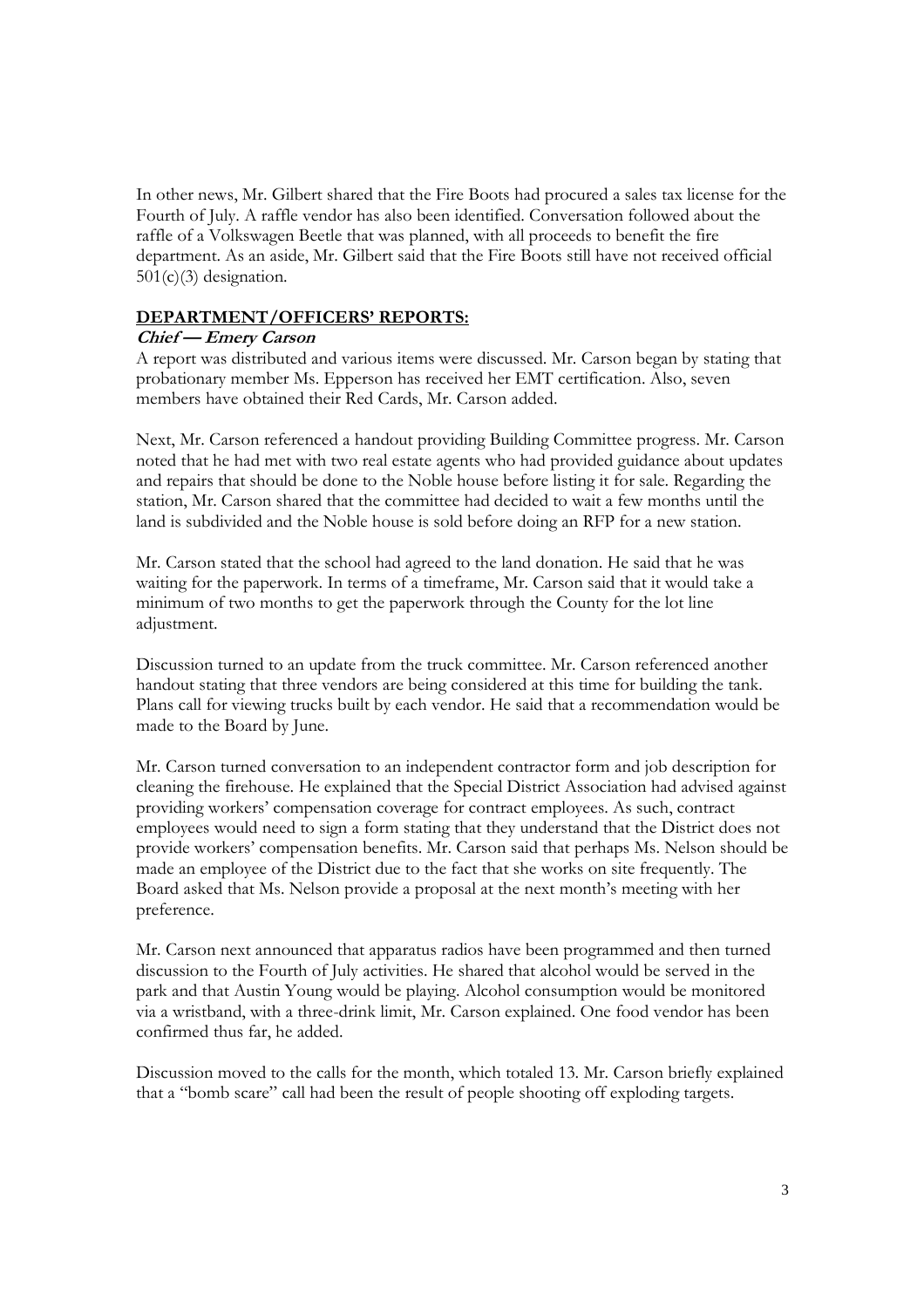Regarding grants, Mr. Carson said that he had attended two meetings the previous week: one for the Homeland Security grant for radios and the other for the EMTS grant for medicine vaults, extrication cutters, and other EMS equipment. He said decisions should be made on both soon.

Mention was made of having the attorney draw up a contract regarding the Berg property and a brief discussion occurred about the increase in fires as a result of lights used to grow marijuana.

Discussion then turned to the issue of District liability as a result of ambulance transports of Medicare patients whose conditions don't meet strict medical necessity requirements. Mr. Carson explained that Ms. Nelson had attended a seminar at Evergreen Fire/Rescue on the topic and found that that the District can be held liable during an audit if claims are filed that are in violation with Medicare policy. Discussion followed about details surrounding the audits and fines and penalties that can be levied against the ambulance service provider. Also discussed was the role of the EMT in writing the patient care reports for billing purposes.

## **Assistant Chief — Marc Rosenberg**

Mr. Rosenberg shared that some Department members had participated in a burn building training with Inter-Canyon at West Metro's facility the previous week. He also announced that Mr. Fassula and Mr. Riley are now full members. In addition, Mr. Rosenberg also stated that racks had been built for the cross lays on apparatus 359.

#### **Fire Captain — Scott Case**

Not present; no report submitted.

## **EMS Captain — Bob Fager**

Not present; no report submitted. Mr. Carson stated that Mr. Fager had been accepted to an Intermediate to Paramedic program. Mr. Carson also said that cross-training was needed on Inter-Canyon's ambulances.

#### **OLD BUSINESS:**

#### **Communications System**

Mr. Pettit shared that the shed would be erected at the Mt. Lindo site on June 5. A brief discussion followed about the logistics of the project.

## **Additional Topic**

Ms. Nelson noted that payment was due for the Mt. Lindo lease by July 1. It was agreed to keep the annual payment at \$375, with \$10 for the lease and an estimated \$1 per day utilities fee.

## **MEETING ADJOURNED AT: 21:27**

There being no more business to discuss, Mr. Rosenberg made a *motion* to adjourn the meeting, which was seconded by Ms. Lehman and passed unanimously.

*President:*